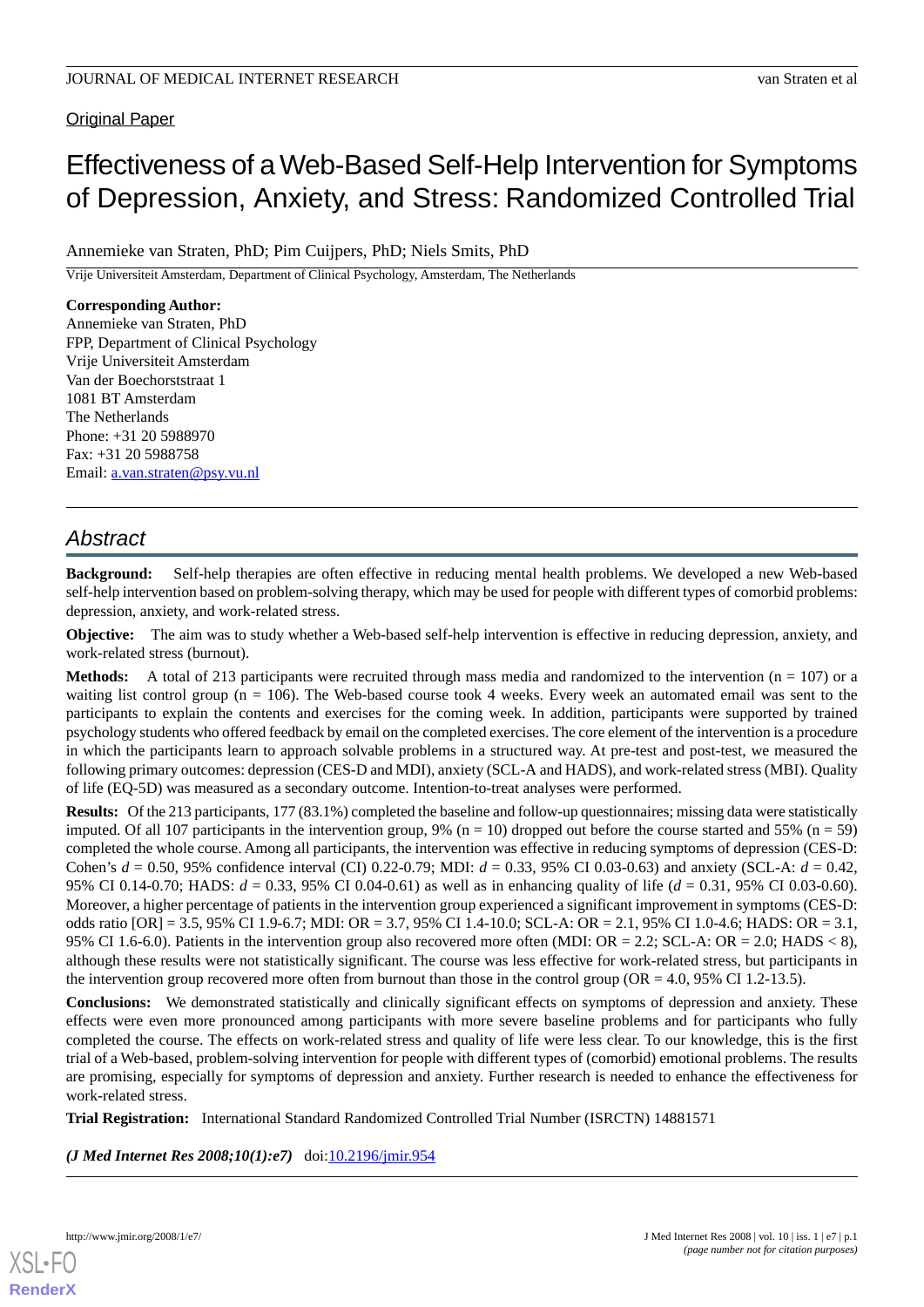## **KEYWORDS**

Bibliotherapy; psychotherapy; problem-solving therapy; depression; anxiety; stress

## *Introduction*

It has been convincingly demonstrated that self-help therapies are effective in reducing mental health problems [[1-](#page-7-0)[5\]](#page-7-1). A self-help therapy can be defined as a standardized psychological treatment that the patient works through independently at home [[6\]](#page-7-2). It is commonly delivered in book format, in which case it is called "bibliotherapy." However, the therapy can also be delivered through other media, such as CD-ROMs, television programs, or videotapes. In recent years, self-help has been increasingly offered through the Internet [[5](#page-7-1)[,7](#page-7-3),[8\]](#page-7-4). Web-based self-help may be an effective and inexpensive alternative to more traditional therapies, especially since the majority of persons in the general population with a mental health disorder (an estimated 65%) do not receive help from any professional mental health services [\[9](#page-7-5),[10\]](#page-8-0).

The self-help therapies that are currently available have all been developed for patients with a specific disorder, such as depression, panic disorder, social phobia, general anxiety disorder, or posttraumatic stress disorder, and most are based on cognitive behavioral therapy. Problem-solving therapy, a brief form of psychotherapy where patients identify their most immediate problems and ways of regaining control over them, are not limited to one specific disorder and may be effective in several problem areas. Face-to-face problem-solving therapies have been shown to be effective in depression [[11](#page-8-1)[,12](#page-8-2)] and several other mental health problems [[13-](#page-8-3)[15\]](#page-8-4). We know that at least one Web-based cognitive behavioral therapy includes a problem-solving module (MoodGYM) [[16,](#page-8-5)[17](#page-8-6)], but as far as we know, there is no Web-based therapy that uses problem solving as the core element. Therefore, we decided to develop a new, problem-focused, generic self-help method for multiple mental health problems that could be applied through the Internet.

As a general framework for the intervention, we used the model developed by Bowman and colleagues, which is based on

**Figure 1.** Flowchart of participants

problem-solving therapy [[18,](#page-8-7)[19](#page-8-8)]. The general idea of this intervention, which is called self-examination therapy, is that participants learn to regain control over their problems and lives by (1) determining what really matters to them, (2) investing energy only in those problems that are related to what matters, (3) thinking less negatively about the problems that are unrelated and, (4) accepting those situations that cannot be changed. This method has been found to be effective in several studies in the United States [[14](#page-8-9)[,19](#page-8-8),[20\]](#page-8-10). We used the self-examination therapy as a framework for our intervention but translated it into Dutch, elaborated on it, and added information and exercises. We built a website for this intervention and developed a system for email support.

The aim of this study was to determine the effectiveness of this Web-based generic treatment method for participants with depression, anxiety, and work-related stress.

## *Methods*

### **Recruitment of Participants**

We recruited participants through advertisements about Internet self-help treatment for symptoms of depression, anxiety, and work-related stress placed in local and national newspapers. We aimed at including 200 participants in order to be able to demonstrate moderate effects of *d* = 0.40 while using a power  $(1 - \beta)$  of 80% and an alpha of .05. We were contacted through email by 299 people (Figure 1). These 299 potential participants received an information booklet and an informed consent form by post as well as a baseline questionnaire through the Internet. All 213 individuals who returned the informed consent and the baseline questionnaire were included. No inclusion or exclusion criteria were used because the intervention was aimed at the general population. Enrollment took place between November 30 and December 20, 2005. The study was approved by the Medical Ethical Committee of the Vrije Universiteit Medical Center, Amsterdam, The Netherlands.

exercises for the coming week. All the information as well as the exercise forms could also be downloaded from the website in case participants preferred to read the information on paper. Master's level psychology students, trained and supervised by the authors (PC, AvS), offered feedback on the completed exercises. This feedback was not therapeutic but was directed



#### **Intervention**

[XSL](http://www.w3.org/Style/XSL)•FO **[RenderX](http://www.renderx.com/)**

The intervention was Web-based (see Multimedia Appendix for screenshots). Participants were provided with a username and password to access the website. Every week an automated email was sent to the participants to explain the contents and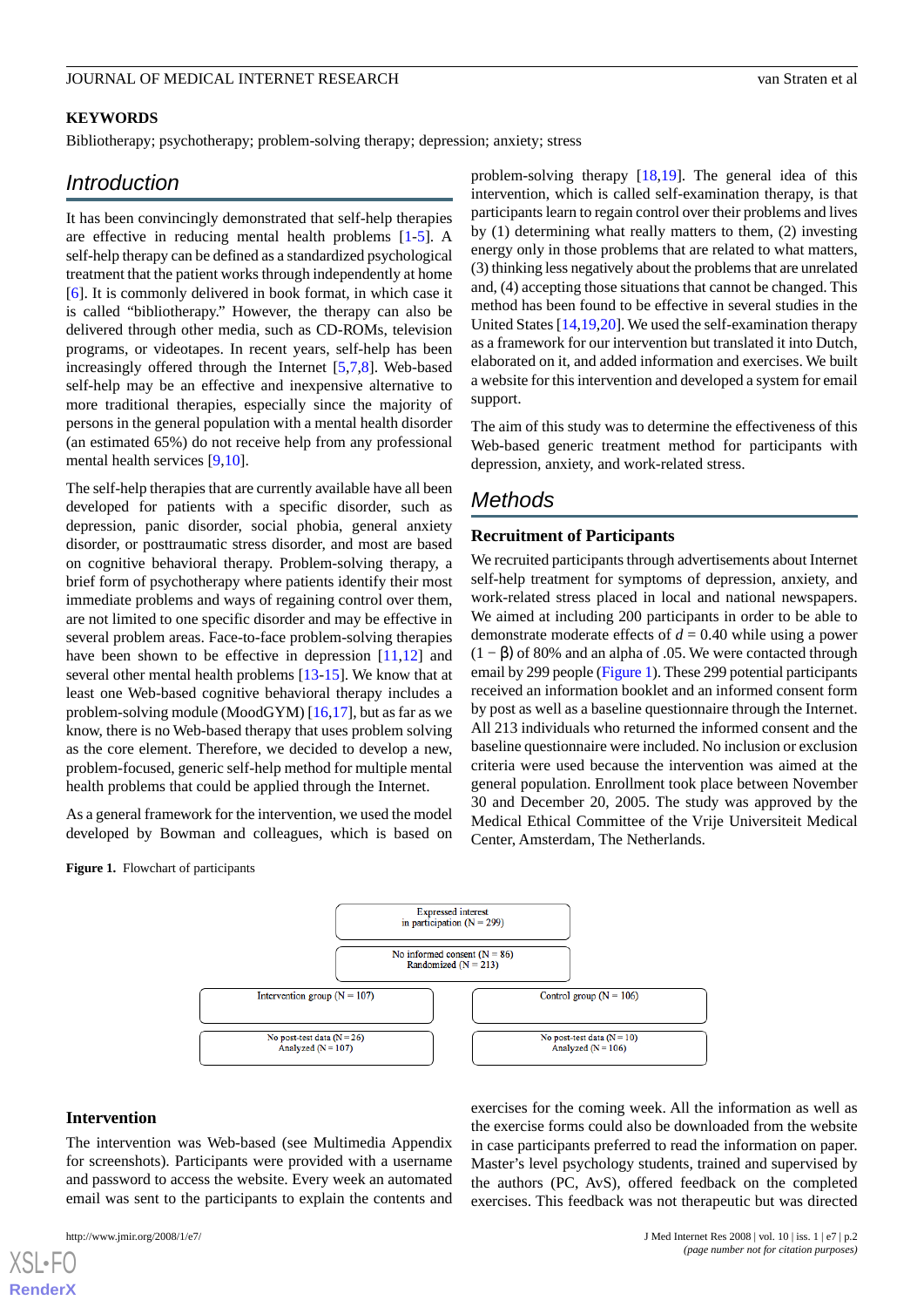at mastering the proposed problem-solving strategies. For a participant completing the course, the total time spent by the psychology students on feedback was approximately 45 minutes. The course takes 4 weeks.

The intervention consists of three steps:

- 1. Participants describe what really matters to them.
- 2. Participants write down their current worries and problems and categorize them into three types: (a) unimportant problems (problems unrelated to the things that matter to them), (b) problems that can be solved, and (c) problems that cannot be solved (eg, the loss of a loved one).
- 3. Participants make a plan for the future in which they describe how they will try to accomplish those things that matter most to them.

The second step is the most important of the intervention. For each of the three types of problem (ie, a, b, and c), a different strategy is proposed to cope with it. For the solvable problems (ie, b), we propose the following procedure: (1) write a clear definition of the problem, (2) generate multiple solutions to the problem, (3) select the best solution, (4) work out a systematic plan for this solution, (5) carry out the solution, and (6) evaluate as to whether the solution has resolved the problem.

#### **Design**

All participants were randomly assigned to either the self-help course or a waiting list. Questionnaires were sent before the start of the course and 5 weeks later, after the intervention group had finished. Thereafter, the participants in the waiting list group could complete the course.

#### **Randomization**

Randomization took place 1 week before the start of the intervention. We used block randomization with blocks of 10. The randomization scheme was derived by computer and carried out by an independent researcher. All participants were informed by email about the randomization outcome.

#### **Measures**

Depressive symptoms were measured with the Center for Epidemiological Studies Depression Scale (CES-D) [\[21](#page-8-11)] and the Major Depression Inventory (MDI) [[22\]](#page-8-12). The CES-D is a 20-item, self-report questionnaire on feelings of depression; its total score ranges from 0 (no depressive symptoms at all) to 60 (many depressive symptoms). The MDI contains 12 items that are used to calculate the scores on the 10 ICD-10 (International Statistical Classification of Diseases and Related Health Problems, 10th Revision) symptoms of depression. Each of the 10 symptoms is scored on a scale from 0 (at no time) to 5 (all of the time). The total score is calculated by adding all the items, and thus ranges from 0 to 50. Based on the symptom scores, it is also possible to determine the presence or absence of major depression according to the DSM-IV (Diagnostic and Statistical Manual of Mental Disorders, 4th Edition) criteria.

Symptoms of anxiety were measured with the seven anxiety questions of the Hospital Anxiety and Depression Scale (HADS) [[23\]](#page-8-13) and the anxiety section of the Symptom Checklist (SCL-A) [[24\]](#page-8-14). The total score of the HADS varies from 0 (no complaints

 $XS$  $\cdot$ FC **[RenderX](http://www.renderx.com/)** of anxiety) to 21 (many complaints of anxiety). The SCL-A consists of 10 questions, and the total score ranges from 10 (no complaints of anxiety) to 50 (many complaints of anxiety).

Work-related stress was measured with the Dutch version of the Maslach Burnout Inventory (MBI) [[25\]](#page-8-15), which contains three subscales: (1) emotional exhaustion (MBI-EE), 5 items; (2) depersonalization (MBI-DP), 4 items; and (3) personal accomplishment (MBI-PA), 6 items. Each item is scored on a scale from 0 to 6, and subscale scores are calculated by adding the item scores and dividing this subscale total score by the number of items. For MBI-EE and MBI-DP, a higher score indicates more work-related stress, while a high MBI-PA score indicates less work-related stress. Individuals can be considered burnt out when they report high MBI-EE ( $\geq$  2.2) in combination with high MBI-DP ( $\geq$  2.0) or low MBI-PA ( $\leq$  3.66) [[26](#page-8-16)].

Quality of life was assessed with the EuroQoL questionnaire (EQ-5D) [\[27](#page-8-17)]. The EQ-5D consists of 5 items (mobility, self-care, usual activities, pain/discomfort, and anxiety/depression), each of which is rated as causing "no problems," "some problems," or "extreme problems." The EQ-5D can thus describe 486 unique health states. Each of these health states has been empirically valued between 0 (poor health) and 1 (perfect health). The scores of our respondents were weighted with these values to derive a single summary index score.

#### **Analyses**

## *Missing Values*

All analyses were performed on the intention-to-treat sample. Pre-test data were available for all participants. Missing values of post-test nonresponders (17%, 36/213) were handled by using multiple imputation procedure NORM [[28\]](#page-8-18) in statistical package R. In this procedure, missing data are imputed by regression analyses using available baseline data (demographics as well as data on baseline severity) from the responders as well as the nonresponders. This means that not every nonresponder received the same post-test score, but the post-test score was dependent on the particular characteristics as defined by baseline (eg, gender, age). This regression analyses was then repeated five times. The effectiveness analyses were then performed on each of the five resulting data files, and the five estimates were combined into a single overall estimate using the multiple imputation inference rules of Rubin [[29\]](#page-8-19). This yielded proper *P* values and confidence intervals for the estimates. All reported *P* values are two-tailed.

## *Effectiveness*

Effectiveness was calculated in three ways: (1) analyzing mean improvement scores, (2) calculating the proportion of participants who made significant improvements, and (3) calculating the proportion of participants who recovered. Each will be described in more detail below.

#### **Mean Improvement Scores**

The magnitude of the effect of the intervention (Cohen's *d*) was calculated by subtracting the post-test mean score of the control group  $(M_c)$  from the post-test mean score of the intervention group (M<sub>i</sub>) and dividing the result by the pooled standard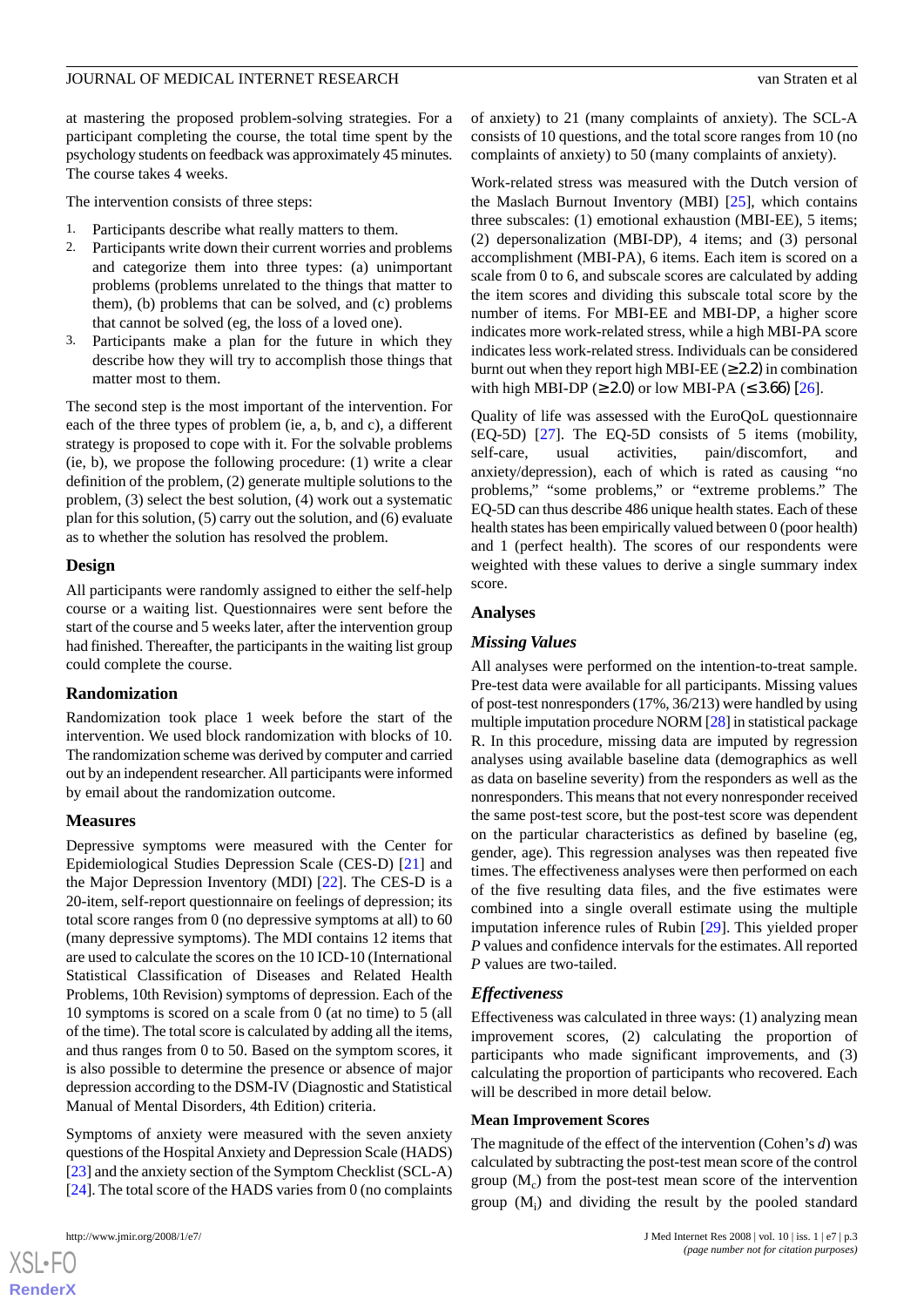deviation  $(SD<sub>ic</sub>)$ . A Cohen's *d* of 0.5 thus indicates that the mean of the intervention group is half a standard deviation larger than the mean of the control group. Values of *d* from 0.56 to 1.2 can be assumed to be large, 0.33 to 0.55 are moderate, and 0 to 0.32 are small [\[30](#page-8-20)]. We calculated Cohen's *d* for all participants, participants who completed the intervention, and participants with severe baseline symptoms.

#### **Significant Improvement**

We calculated significant improvement as described by Jacobson and Truax [\[31](#page-8-21)]. We subtracted the pre-test score from the post-test score and divided the difference by its standard error. All participants falling below 1.96 (or above for MBI-PA and EQ-5D) were considered significantly improved since this amount of change is unlikely to occur by chance  $(P < .05)$ . The differences in improvement rate between the intervention and control group were then calculated with binary logistic regression and expressed as odds ratios (ORs) and their 95% confidence intervals (95% CIs).

#### **Recovery**

A different definition of recovery was used for the different types of outcome. The definitions were as follows: (1) depression—no DSM-IV diagnoses of major depression according to the MDI, (2) anxiety—a HADS score lower than 8 (a score  $\geq$  8 is indicative of a general anxiety disorder [[32\]](#page-8-22),

and (3) work-related stress—not meeting the burnout criteria of the MBI. This was calculated only for those participants who did meet these criteria at baseline. The differences in recovery rate between the intervention and control group were also calculated with binary logistic regression and expressed as odds ratios and their 95% confidence intervals.

## *Results*

## **Response Rates**

Out of 213 enrolled participants, 177 filled in the post-test questionnaires (response rate 83.1%). The response was significantly higher in the control group (91%;  $n = 96$ ) than in the intervention group (76%,  $n = 81$ ;  $P = .004$ ). Furthermore, the response was higher among the more educated participants  $(94.9\%; n = 111)$  than among less educated participants  $(69\%;$  $n = 66$ ;  $P < .001$ ) and higher among participants without alcohol problems  $(87.1\% , n = 121)$  than among those with alcohol problems  $(76\%, n = 56; P = .04)$ .

All the baseline differences between responders and nonresponders on the outcome measures were in the same direction: nonresponders reported poorer health at baseline than responders. However, the differences were very small and not statistically significant (Table 1).

**Table 1.** Baseline scores of depression, anxiety, burnout, and quality of life  $(N = 213)$ 

| Scale         | Responders<br>$(n = 177)$ ,<br>Mean $(SD)$ | <b>Dropouts</b><br>$(n = 36)$ ,<br>Mean $(SD)$ | $P$ Value |
|---------------|--------------------------------------------|------------------------------------------------|-----------|
| CES-D         | 29.8(9.3)                                  | 30.2(8.6)                                      | .80       |
| MDI           | 24.3(9.1)                                  | 26.7(10.2)                                     | .16       |
| SCL-A         | 23.8(7.1)                                  | 24.7(8.1)                                      | .47       |
| <b>HADS</b>   | 10.0(3.2)                                  | 10.1(3.6)                                      | .93       |
| <b>MBI-EE</b> | 2.8(1.4)                                   | 2.9(1.3)                                       | .76       |
| MBI-PA        | 3.2(1.0)                                   | 3.6(1.2)                                       | .12       |
| MBI-DP        | 2.4(1.4)                                   | 2.2(1.4)                                       | .60       |
| $EQ-5D$       | 0.62(0.23)                                 | 0.61(0.25)                                     | .81       |

## **Descriptive Analysis of Baseline Variables**

As shown in Table 2, most participants in this study were female (71.4%;  $n = 152$ ), born in the Netherlands (91.5%;  $n = 195$ ), higher educated (54.9%;  $n = 117$ ), and had a paid job (64.8%;  $n = 138$ ). The participants in the intervention group were more

often married (59.8%;  $n = 64$ ) than participants in the control group (44.3%;  $n = 47$ ;  $P = .02$ ). There were no differences between the intervention and control groups with regard to baseline depression, anxiety, stress, or quality of life scores (Table 3).

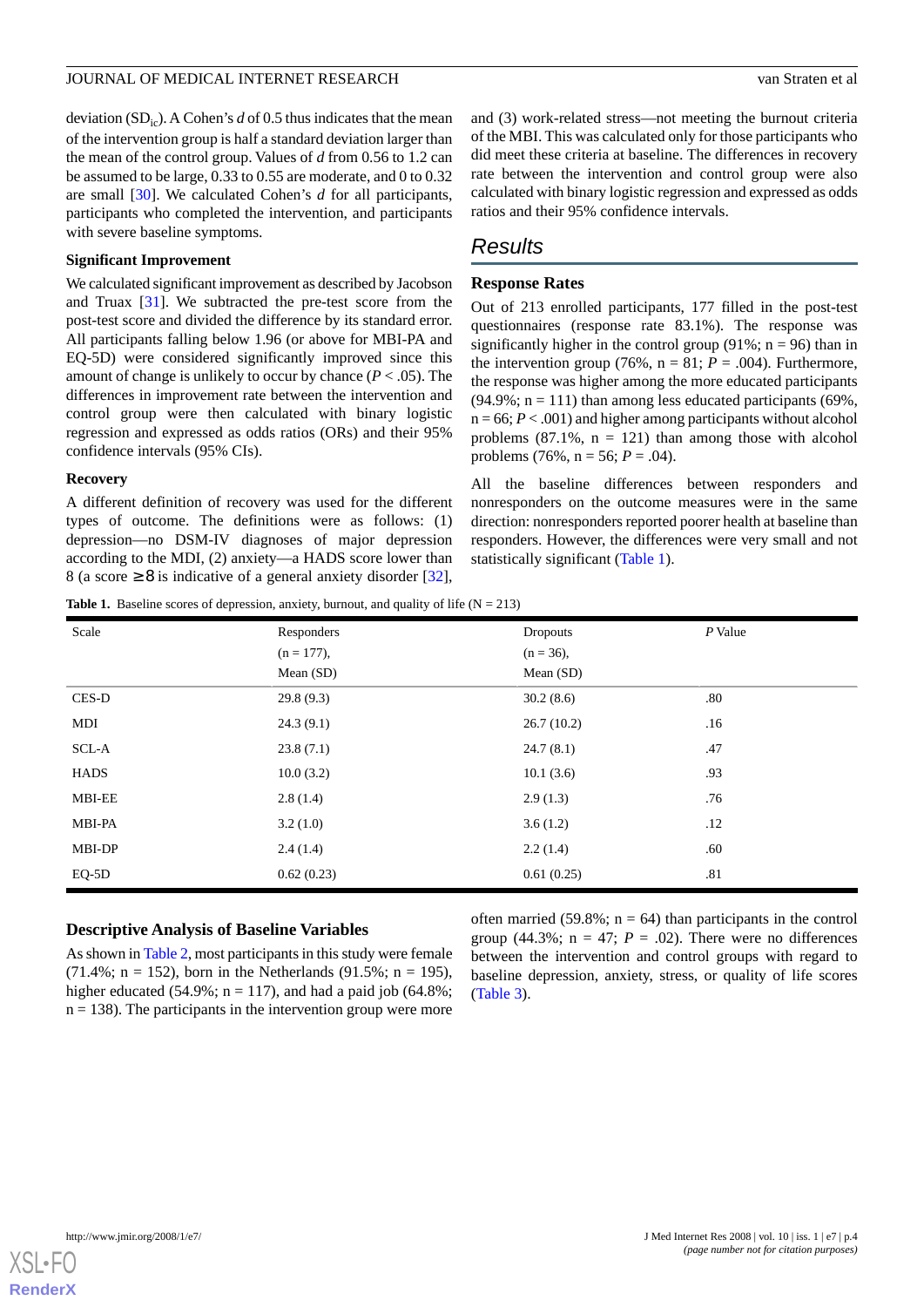**Table 2.** Baseline characteristics of the participants

| Characteristic          | All          | Intervention | Control      | $P$ Value |
|-------------------------|--------------|--------------|--------------|-----------|
|                         | $(N = 213),$ | $(N = 107),$ | $(N = 106),$ |           |
|                         | No. (%)      | No. (%)      | No. (%)      |           |
| Gender                  |              |              |              | .85       |
| Male                    | 61(28.6)     | 30(28.0)     | 31 (29.2)    |           |
| Female                  | 152(71.4)    | 77 (72.0)    | 75 (70.8)    |           |
| <b>Married</b>          |              |              |              | .02       |
| $\rm No$                | 102 (47.9)   | 43 (40.2)    | 59 (55.7)    |           |
| Yes                     | 111(52.1)    | 64 (59.8)    | 47 (44.3)    |           |
| <b>Country of birth</b> |              |              |              | .31       |
| Netherlands             | 195(91.5)    | 100(93.5)    | 95 (89.6)    |           |
| Other                   | 18(8.5)      | 7(6.5)       | 11(10.4)     |           |
| <b>Education</b>        |              |              |              | .19       |
| Lower                   | 96(45.1)     | 53 (49.5)    | 43 (40.6)    |           |
| ${\bf Higher}^*$        | 117 (54.9)   | 54(50.5)     | 63 (59.4)    |           |
| Paid job                |              |              |              | .85       |
| $\rm No$                | 75(35.2)     | 37(34.6)     | 38 (35.8)    |           |
| Yes                     | 138 (64.8)   | 70(65.4)     | 68 (64.2)    |           |
| Sick leave $^{\dagger}$ |              |              |              | .32       |
| $\rm No$                | 111(80.4)    | 54(77.1)     | 57 (83.8)    |           |
| Yes                     | 27(19.6)     | 16(22.9)     | 11(16.2)     |           |
| <b>Alcohol problems</b> |              |              |              | .36       |
| $CAGE^{\ddagger} < 2$   | 139(65.3)    | 73 (68.2)    | 66 (62.3)    |           |
| $CAGE \geq 2$           | 74 (34.7)    | 34(31.8)     | 40(37.7)     |           |
| Age, mean (SD)          | 45.2(10.6)   | 45.1 (10.9)  | 45.4 (10.4)  | .84       |

\*Higher education equals higher vocational education or university.

<sup>†</sup>Calculated only for the 64.8% (n = 138) participants with a paid job.

<sup>‡</sup>The CAGE questionnaire is a screening test for alcohol dependence.

#### **Adherence and Attrition**

Of all 107 participants in the intervention group, 9% ( $n = 10$ ) dropped out before the course started. The first assignment (Week 1) was completed by the remaining  $91\%$  (n = 97). Then another 17% ( $n = 18$ ) dropped out, and the second assignment (Week 2) was completed by 74% ( $n = 79$ ). Another 8% ( $n = 9$ ) dropped out, and the third assignment (Week 3) was completed by 65% ( $n = 70$ ). Finally, another 10% ( $n = 11$ ) dropped out, leaving 55% ( $n = 59$ ) who completed the whole course. Married participants more often completed the course (66%;  $n = 42$ ) than non-married participants (40%,  $n = 17$ ;  $P = .008$ ). There were no other significant demographic or baseline differences between the participants who did or did not complete the course.

## **Mean Improvements Scores: Depression, Anxiety, Stress, and Quality of Life**

In general, the intervention had a significant effect on symptoms of depression, anxiety, and quality of life but not on work-related

[XSL](http://www.w3.org/Style/XSL)•FO **[RenderX](http://www.renderx.com/)**

stress (Table 3). The analyses of all participants showed the most profound effects for the CES-D  $(d = 0.50)$  and the SCL-A  $(d = 0.42)$ . In general, the effect sizes were largest for those participants who fully completed the intervention ( $n = 59$ ). For these, the intervention was most effective for depression (CES-D:  $d = 0.67$ ; MDI:  $d = 0.56$ ), but the results for anxiety (SCL-A:  $d = 0.51$ ; HADS:  $d = 0.48$ ) and quality of life (EQ-5D:  $d = 0.44$ ) were also substantial.

In a subset analysis, we selected only the participants with the most severe problems at baseline and calculated their improvements for each measure (Table 4). Compared to all participants (see Table 3), those with the most severe problems at baseline improved more, as evidenced by higher effect sizes, with the exception of scores on the SCL-A scale, for which the effect size decreased from 0.42 to 0.37. Improvements in effect size were most notable for work-related stress: the overall effect size on the MBI-EE subscale was 0.28 for all participants but improved to 0.65 for participants who actually experienced a burnout at baseline.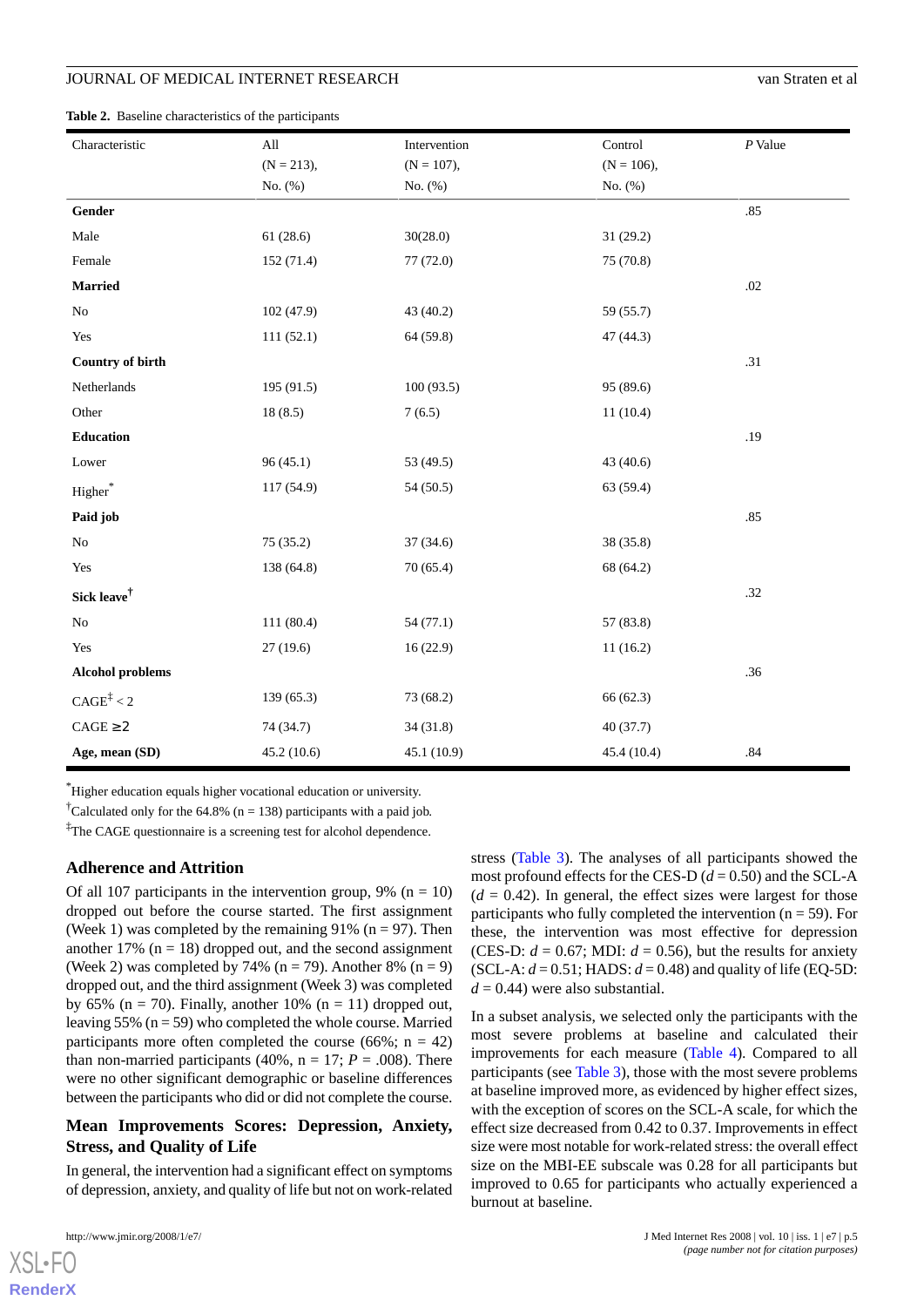**Table 3.** Effects of self-examination therapy on depression, anxiety, burnout, and quality of life

| Scale*        | Control<br>$(N = 106)$ ,<br>Mean $(SD)$ |            | Intervention, All<br>$(N = 107)$ ,<br>Mean $(SD)$ |            | Intervention, Course Com-<br>pleters $(N = 59)$ ,<br>Mean $(SD)$ |            | Effect Size <sup>†</sup> (95% CI) |                          |
|---------------|-----------------------------------------|------------|---------------------------------------------------|------------|------------------------------------------------------------------|------------|-----------------------------------|--------------------------|
|               | Pre-Test                                | Post-Test  | Pre-Test                                          | Post-Test  | Pre-Test                                                         | Post-Test  | All                               | <b>Course Completers</b> |
| CES-D         | 29.9(9.2)                               | 26.2(10.5) | 29.9(9.1)                                         | 20.9(10.8) | 29.8(8.5)                                                        | 19.3(10.1) | $0.50(0.22-0.79)$                 | $0.67(0.32-1.02)$        |
| MDI           | 23.6(9.0)                               | 25.1(6.8)  | 25.8(9.6)                                         | 22.9(6.9)  | 25.1(8.9)                                                        | 21.4(6.2)  | $0.33(0.03-0.63)$                 | $0.56(0.22-0.90)$        |
| SCL-A         | 23.7(7.2)                               | 22.7(7.5)  | 24.1(7.4)                                         | 19.7(6.8)  | 10.0(2.9)                                                        | 19.1 (6.2) | $0.42(0.14-0.70)$                 | $0.51(0.18-0.84)$        |
| <b>HADS</b>   | 9.9(3.3)                                | 9.1(3.3)   | 10.1(3.3)                                         | 8.0(3.4)   | 24.2(7.0)                                                        | 7.5(3.2)   | $0.33(0.04-0.61)$                 | $0.48(0.15-0.82)$        |
| <b>MBI-EE</b> | 2.8(1.5)                                | 2.8(1.5)   | 2.9(1.3)                                          | 2.5(1.5)   | 2.8(1.1)                                                         | 2.5(1.4)   | $0.28$ (-0.08 to 0.64)            | $0.20$ (-0.26 to 0.66)   |
| <b>MBI-PA</b> | 3.4(1.0)                                | 3.2(1.0)   | 3.2(1.1)                                          | 3.5(1.0)   | 2.2(1.3)                                                         | 3.5(1.0)   | $0.33$ (-0.03 to 0.69)            | $0.36$ (-0.25 to 0.98)   |
| MBI-DP        | 2.4(1.4)                                | 2.6(1.5)   | 2.4(1.3)                                          | 2.3(1.4)   | 3.1(1.2)                                                         | 2.2(1.5)   | $0.20$ (-0.15 to 0.56)            | $0.27$ (-0.22 to 0.75)   |
| $EQ-5D$       | 0.61(0.24)                              | 0.66(0.20) | 0.62(0.23)                                        | 0.73(0.20) | 0.63(0.22)                                                       | 0.8(0.2)   | $0.31(0.03-0.60)$                 | $0.44(0.11-0.77)$        |

<sup>\*</sup>The values for the MBI subscales are only given for those with a paid job;  $n = 70$  in the intervention condition;  $n = 68$  in the control.

<sup>†</sup>Effect size is presented as Cohen's *d*: the number of standard deviations the intervention group has improved more than the control group;  $(M_c - M_i)$  $/$  Sd<sub>ic</sub>.

**Table 4.** Effects of self-examination therapy on the subset of participants with severe symptoms of depression, anxiety, burnout, and quality of life at baseline

| Scale         | Definition of Severe<br><b>Symptoms</b> | Control |                          |                           | Intervention |                          |                           | Effect Size <sup>*</sup> (95% CI) |
|---------------|-----------------------------------------|---------|--------------------------|---------------------------|--------------|--------------------------|---------------------------|-----------------------------------|
|               |                                         | No.     | Pre-Test,<br>Mean $(SD)$ | Post-Test,<br>Mean $(SD)$ | No.          | Pre-Test.<br>Mean $(SD)$ | Post-Test,<br>Mean $(SD)$ |                                   |
| CES-D         | $\geq 16$                               | 99      | 31.1(8.1)                | 27.3(9.8)                 | 97           | 31.6(7.6)                | 21.7(10.8)                | $0.54(0.25-0.84)$                 |
| MDI           | DSM-IV depression                       | 37      | 32.8(5.2)                | 28.3(6.9)                 | 44           | 33.7(5.5)                | 25.5(6.8)                 | $0.41$ (-0.04 to 0.86)            |
| SCL-A         | $\geq 18$                               | 89      | 25.5(6.4)                | 24.1(7.3)                 | 84           | 26.7(6.0)                | 21.6(6.4)                 | $0.37(0.06-0.69)$                 |
| <b>HADS</b>   | $\geq 8$                                | 78      | 11.3(2.5)                | 10.2(3.0)                 | 85           | 11.3(2.6)                | 8.7(3.3)                  | $0.45(0.13-0.78)$                 |
| <b>MBI-EE</b> | burnout                                 | 34      | 3.9(1.0)                 | 3.8(1.3)                  | 43           | 3.4(1.0)                 | 2.9(1.3)                  | $0.65(0.14-1.16)$                 |
| <b>MBI-PA</b> | burnout                                 | 34      | 3.1(0.9)                 | 3.0(0.9)                  | 43           | 2.9(1.0)                 | 3.3(1.1)                  | $0.33$ (-0.14 to 0.81)            |
| MBI-DP        | burnout                                 | 34      | 3.3(1.1)                 | 3.2(1.4)                  | 43           | 2.9(1.3)                 | 2.6(1.5)                  | $0.44$ (-0.06 to 0.95)            |
| $EQ-5D$       | $\geq 0.55$                             | 74      | 0.75(0.06)               | 0.7(0.2)                  | 73           | 0.76(0.08)               | 0.8(0.2)                  | $0.34(0.00-0.69)$                 |

<sup>\*</sup>Effect size is presented as Cohen's *d*: the number of standard deviations the intervention group has improved more than the control group;  $(M_c - M_i)$  $/$  Sd<sub>ic</sub>.

## **Significant Improvement**

The proportion of participants with significant improvements (their change is so large it is unlikely to have occurred by chance, see definition under "Methods") in both groups is compared in Table 5. The results show significant effects of the

intervention both for depression (CES-D and MDI) and anxiety (SCL-A and HADS). The improvements on the MBI-PA scale are also statistically significant. The differences between the intervention and the control groups for the remaining outcomes were all in favour of the intervention group (OR between 1.6 and 2.2), but these results were not statistically significant.

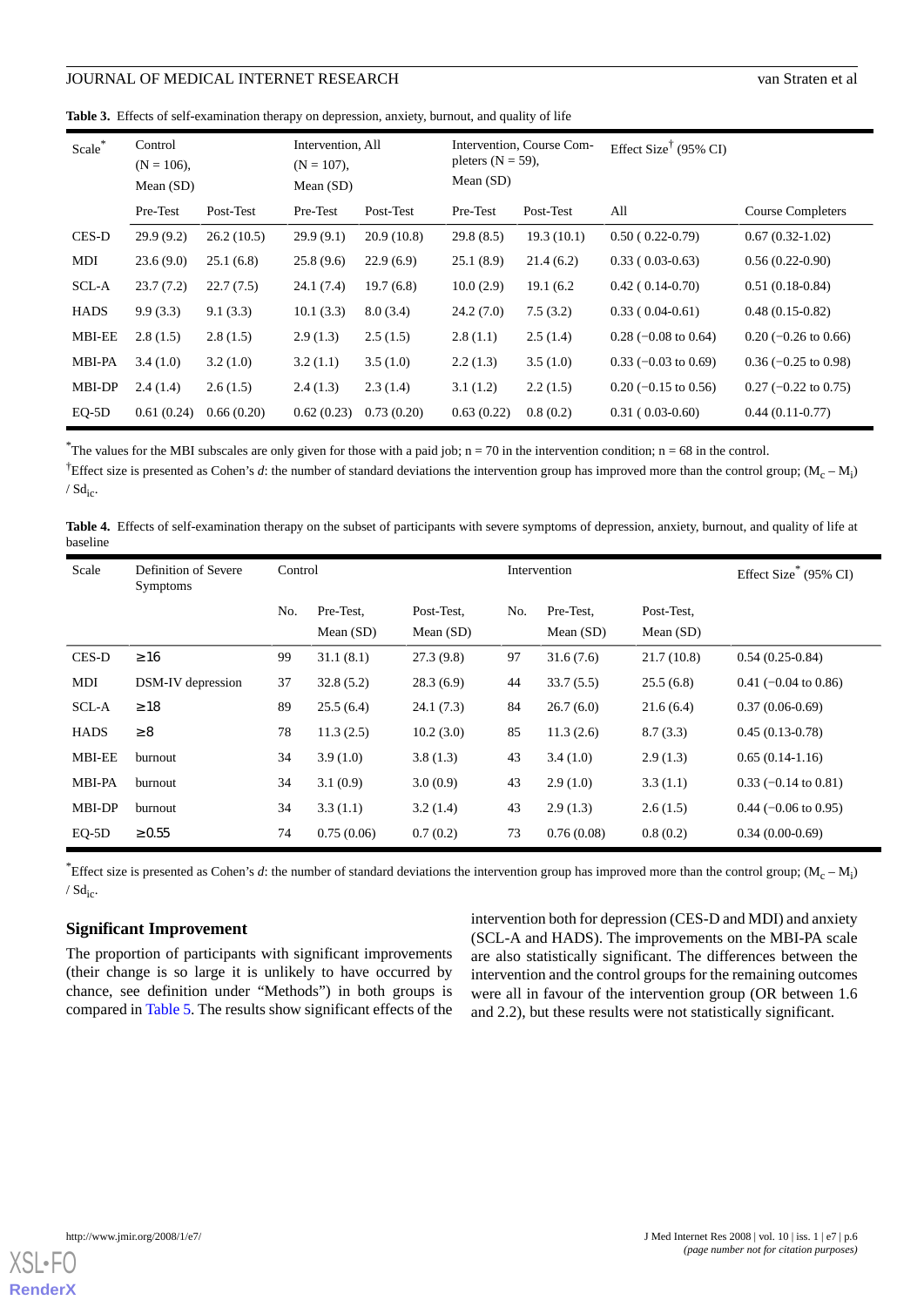|  |  |  | <b>Table 5.</b> Participants with significant improvement |
|--|--|--|-----------------------------------------------------------|
|--|--|--|-----------------------------------------------------------|

| Scale         | Intervention             | Control                  | <b>OR</b> | 95% CI       |
|---------------|--------------------------|--------------------------|-----------|--------------|
|               | $(N = 107)$ , No. $(\%)$ | $(N = 106)$ , No. $(\%)$ |           |              |
| CES-D         | 52(48.4)                 | 22(20.9)                 | 3.5       | $1.9 - 6.7$  |
| MDI           | 22(20.7)                 | 7(6.6)                   | 3.7       | $1.4 - 10.0$ |
| SCL-A         | 23(21.3)                 | 12(11.3)                 | 2.1       | $1.0 - 4.6$  |
| <b>HADS</b>   | 38(35.9)                 | 16(15.5)                 | 3.1       | $1.6 - 6.0$  |
| <b>MBI-EE</b> | 14(13.4)                 | 7(6.8)                   | 2.2       | $0.6 - 8.1$  |
| MBI-PA        | 23(21.4)                 | 7(6.5)                   | 3.9       | $1.2 - 12.6$ |
| MBI-DP        | 8(7.7)                   | 5(4.7)                   | 1.7       | $0.4 - 7.1$  |
| $EQ-5D$       | 25(23.7)                 | 17(16.2)                 | 1.6       | $0.8 - 3.3$  |

#### **Recovery**

Of all 81 participants who suffered major depression according to the MDI at baseline, a total of 52 (64.4%) had recovered at post-test across both groups (Table 6). Recovery occurred more often in the intervention group (72.7%) than in the control group  $(54.6\%, \text{OR} = 2.2)$ , but this effect was not statistically significant (95% CI 0.8-6.0). Recovery from anxiety and burnout also occurred more often in the intervention group than in the control group. However, the result with regard to anxiety was not statistically significant ( $OR = 2.0$ ; 95% CI 0.9-4.2), while that for burnout was  $(OR = 4.0; 95\% \text{ CI } 1.2-13.5)$ .

**Table 6.** Recovery of participants with depression, anxiety, and burnout (as established at baseline)

|            | Total No. Partici- | Definition of Recovery | Post-Test, No. $(\%)$ | OR          | 95% CI |             |
|------------|--------------------|------------------------|-----------------------|-------------|--------|-------------|
|            | pants at Baseline  |                        | Intervention          | Control     |        |             |
| Depression | 81                 | No MDI diagnoses       | 32/44 (72.7)          | 20/37(54.6) | 2.2    | $0.8 - 6.0$ |
| Anxiety    | 134                | HADS < 8               | 26/70(37.7)           | 15/64(23.4) | 2.0    | $0.9 - 4.2$ |
| Burnout    | 77                 | No MBI diagnosis       | 16/43(38.1)           | 5/34(13.5)  | 4.0    | 1.2-13.5    |

## *Discussion*

#### **Principal Results**

We studied the effects of a short, generic, Web-based, self-help intervention for mental health problems in a randomized trial among 213 participants with symptoms of depression, anxiety, or work-related stress. We demonstrated statistically and clinically significant effects on symptoms of depression and anxiety. These effects were even more pronounced among participants with more severe baseline problems and for participants who fully completed the course. The effects on work-related stress and quality of life were less clear.

#### **Limitations**

This study has several limitations. The first is related to the choice of the control group. We could have chosen a care-as-usual comparison (ie, not have given any intervention to the control group); however, this might have limited the generalizability of our results since in that case only patients willing to be randomized to a non-treatment option would have participated. It is likely that these patients differ from the ones who do want (need) treatment. We also might have chosen an attention placebo control group or comparison with another intervention. It is known that effects of attention placebo controlled trials are usually smaller than waitlist controlled trials. However, with our intervention, we especially intended to reach those people who do not get any treatment at all [[33\]](#page-8-23),

[XSL](http://www.w3.org/Style/XSL)•FO **[RenderX](http://www.renderx.com/)**

and in this case, we feel that a comparison with a waiting list control group is justified. We stress that the demonstrated effects might, in part, be caused by common therapy factors and not by the specific intervention we studied (eg, the attention given to the intervention group by means of email support might have caused effects regardless of the contents of the feedback or the intervention). Nevertheless, since we intend to implement the course in the Netherlands as is (including support), this effect is what we wanted to measure.

The second limitation has to do with the response rate. Although the overall response rate was satisfactory (83%), the response rate of the intervention group was significantly lower (76%) than that of the control group (91%). We could find no indications for selection bias since we could not demonstrate clear baseline differences between the responders and nonresponders (except for marital status). The bias that still might have been introduced was accounted for by imputing all missing data (multiple imputations) and performing intention-to-treat analyses. Nevertheless, imputing 24% of the data might have led to unreliable estimates.

Another limitation is the fact that participants could only be included in the study if they had computer skills and access to Internet. Thus, the participants in this study were more highly educated than the general population, and it is uncertain whether the results of this study can be generalized to people with less education.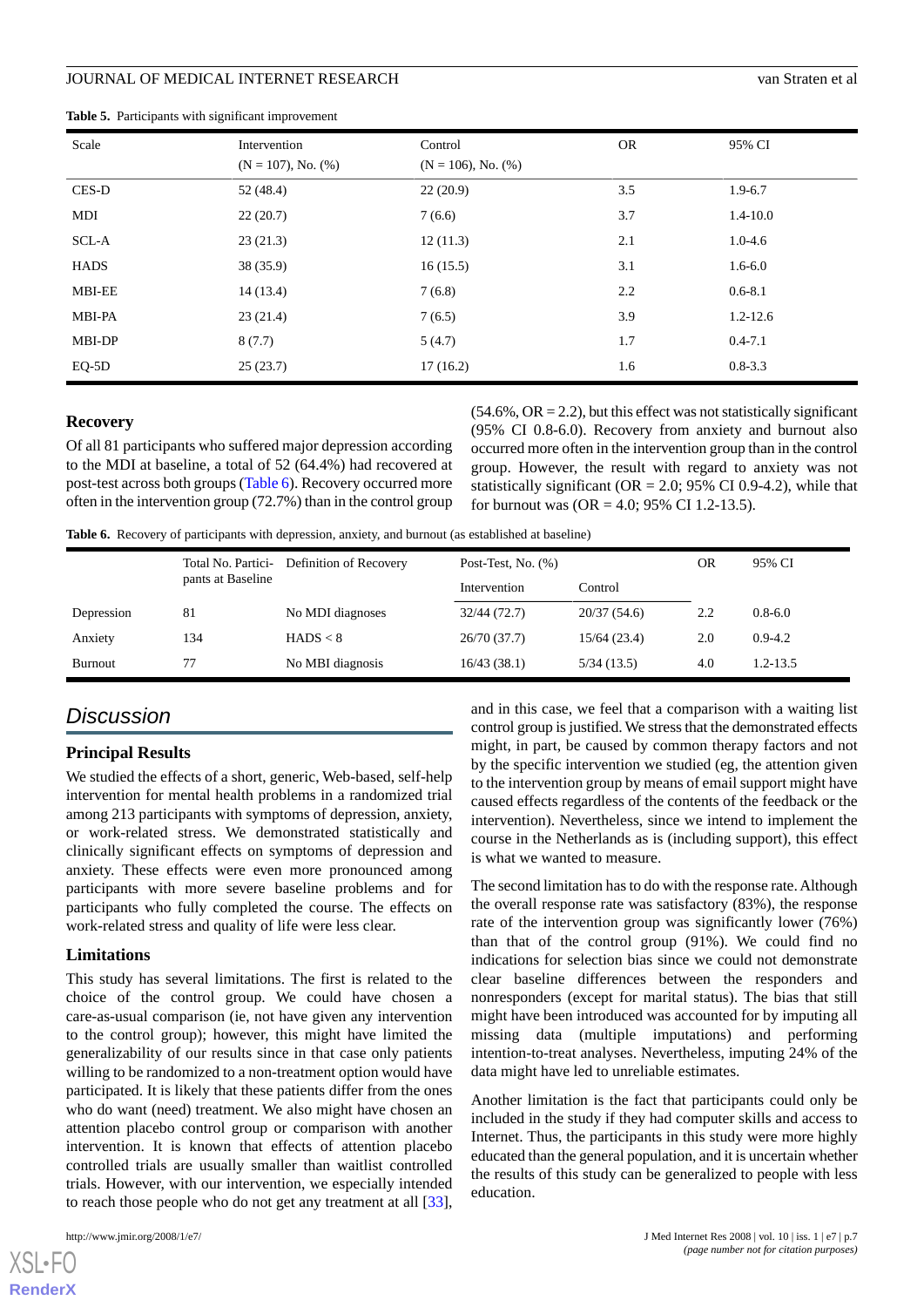## **Specific Findings**

Meta-analyses for bibliotherapy regarding different types of target problems have shown effect sizes between 0.53 and 0.96 [[3\]](#page-7-6). For depression and anxiety, a recent meta-analysis of Web-based, cognitive behavioral, self-help interventions showed mean effect sizes (Cohen's *d*) of 0.32 and 0.96, respectively [[5\]](#page-7-1). Thus, our results on symptoms of depression and anxiety seem to fit well within the reported range. It is important to note that our results were obtained in less time (4 weeks) than is usual for Web-based interventions for anxiety or depression (often 6 weeks or more). Furthermore, our results are also almost identical to those found in a meta-analysis of face-to-face problem-solving treatment  $(d = 0.42)$  [[34\]](#page-8-24). All this implies that our intervention may be a worthwhile alternative to other more intensive or expensive treatment options, especially since it can be used for participants with comorbid symptoms of anxiety and depression. However, longer follow-up studies are necessary to determine the treatment gains over a longer period of time.

The results with regard to work-related stress were less consistent. When considering only those participants who were suffering from burnout at the start of the study, the results were

promising. The participants in the intervention group were four times (95% CI 1.2-13.5) more likely to recover from their burnout than participants in the control group, and they experienced a substantial improvement with regard to the EE subscale of the MBI (Cohen's  $d = 0.65$ ). These effects disappeared when considering all participants (or all participants who completed the intervention). This probably can be explained by the relatively small percentage of participants who actually did experience work-related stress at the start of the study: only 77 participants (36%) could be described as suffering from burnout. Furthermore, it must be noted that, in general, the effects of interventions for work-related stress seem to be less pronounced. Meta-analyses have reported effect sizes between 0.35 and 0.68 for different types of face-to-face intervention [[35\]](#page-9-0).

## **Conclusion**

To our knowledge, this is the first trial on a short, Web-based, problem-solving intervention for participants with different types of (comorbid) emotional problems. The results seem to be as good as other longer, disease-specific bibliotherapies. Longitudinal research is needed to study the long-term effects.

## **Acknowledgments**

The study was performed at the Vrije Universiteit Amsterdam, the Netherlands, without additional financial support.

## **Conflicts of Interest**

None declared.

## **Multimedia Appendix 1**

<span id="page-7-0"></span>Intervention screenshots

[[PDF file \(Adobe PDF\), 304 KB](http://www.jmir.org/article/downloadSuppFile/954/491) - [jmir\\_v10i1e7\\_app1.pdf](http://www.jmir.org/article/downloadSuppFile/954/491) ]

## <span id="page-7-6"></span>**References**

- 1. Cuijpers P. Bibliotherapy in unipolar depression: a meta-analysis. J Behav Ther Exp Psychiatry 1997 Jun;28(2):139-147. [Medline: [9194011\]](http://www.ncbi.nlm.nih.gov/entrez/query.fcgi?cmd=Retrieve&db=PubMed&list_uids=9194011&dopt=Abstract) [doi: [10.1016/S0005-7916\(97\)00005-0\]](http://dx.doi.org/10.1016/S0005-7916(97)00005-0)
- <span id="page-7-1"></span>2. Apodaca TR, Miller WR. A meta-analysis of the effectiveness of bibliotherapy for alcohol problems. J Clin Psychol 2003 Mar;59(3):289-304. [Medline: [12579546\]](http://www.ncbi.nlm.nih.gov/entrez/query.fcgi?cmd=Retrieve&db=PubMed&list_uids=12579546&dopt=Abstract) [doi: [10.1002/jclp.10130\]](http://dx.doi.org/10.1002/jclp.10130)
- <span id="page-7-2"></span>3. den Boer PCAM, Wiersma D, Van den Bosch RJ. Why is self-help neglected in the treatment of emotional disorders? A meta-analysis. Psychol Med 2004 Aug;34(6):959-971. [Medline: [15554567](http://www.ncbi.nlm.nih.gov/entrez/query.fcgi?cmd=Retrieve&db=PubMed&list_uids=15554567&dopt=Abstract)]
- <span id="page-7-3"></span>4. Anderson L, Lewis G, Araya R, Elgie R, Harrison G, Proudfoot J, et al. Self-help books for depression: how can practitioners and patients make the right choice? Br J Gen Pract 2005 May;55(514):387-392 [[FREE Full text](http://www.pubmedcentral.nih.gov/articlerender.fcgi?tool=pubmed&pubmedid=15904559)] [Medline: [15904559\]](http://www.ncbi.nlm.nih.gov/entrez/query.fcgi?cmd=Retrieve&db=PubMed&list_uids=15904559&dopt=Abstract)
- 5. Spek V, Cuijpers P, Nyklí ek I, Riper H, Keyzer J, Pop V. Internet-based cognitive behavior therapy for mood and anxiety disorders: a meta-analysis. Psychol Med 2007;37.
- <span id="page-7-5"></span><span id="page-7-4"></span>6. Marrs RW. A meta-analysis of bibliotherapy studies. Am J Community Psychol 1995 Dec;23(6):843-870. [Medline: [8638553\]](http://www.ncbi.nlm.nih.gov/entrez/query.fcgi?cmd=Retrieve&db=PubMed&list_uids=8638553&dopt=Abstract) [doi: [10.1007/BF02507018](http://dx.doi.org/10.1007/BF02507018)]
- 7. Clarke G, Reid Ed, Eubanks D, O'Connor E, DeBar LL, Kelleher C, et al. Overcoming depression on the Internet (ODIN): a randomized controlled trial of an Internet depression skills intervention program. J Med Internet Res 2002 Dec 17;4(3):E14 [[FREE Full text](http://www.jmir.org/2002/3/e14/)] [Medline: [12554545](http://www.ncbi.nlm.nih.gov/entrez/query.fcgi?cmd=Retrieve&db=PubMed&list_uids=12554545&dopt=Abstract)] [doi: [10.2196/jmir.4.3.e14\]](http://dx.doi.org/10.2196/jmir.4.3.e14)
- 8. Christensen H, Griffiths KM, Jorm AF. Delivering interventions for depression by using the internet: randomised controlled trial. BMJ 2004 Jan 31;328(7434):265 [[FREE Full text](http://bmj.com/cgi/pmidlookup?view=long&pmid=14742346)] [Medline: [14742346](http://www.ncbi.nlm.nih.gov/entrez/query.fcgi?cmd=Retrieve&db=PubMed&list_uids=14742346&dopt=Abstract)] [doi: [10.1136/bmj.37945.566632.EE\]](http://dx.doi.org/10.1136/bmj.37945.566632.EE)
- 9. Bijl RV, Ravelli A. Psychiatric morbidity, service use, and need for care in the general population: results of The Netherlands Mental Health Survey and Incidence Study. Am J Public Health 2000 Apr;90(4):602-607 [[FREE Full text\]](http://www.pubmedcentral.nih.gov/articlerender.fcgi?tool=pubmed&pubmedid=10754976) [Medline: [10754976](http://www.ncbi.nlm.nih.gov/entrez/query.fcgi?cmd=Retrieve&db=PubMed&list_uids=10754976&dopt=Abstract)]

[XSL](http://www.w3.org/Style/XSL)•FO **[RenderX](http://www.renderx.com/)**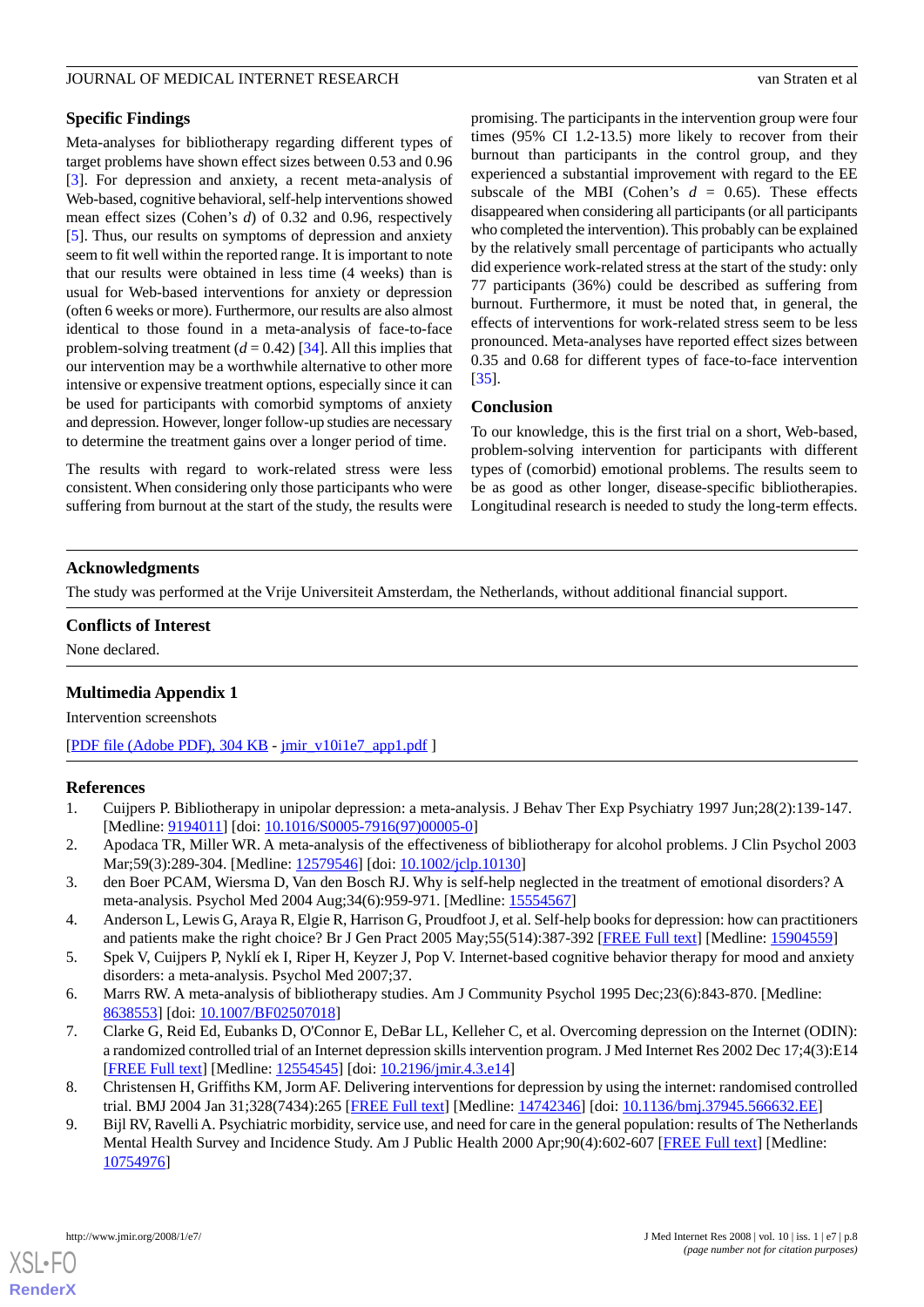- <span id="page-8-0"></span>10. Andrews G, Henderson S, Hall W. Prevalence, comorbidity, disability and service utilisation. Overview of the Australian National Mental Health Survey. Br J Psychiatry 2001 Feb;178(2):145-153 [\[FREE Full text\]](http://bjp.rcpsych.org/cgi/pmidlookup?view=long&pmid=11157427) [Medline: [11157427](http://www.ncbi.nlm.nih.gov/entrez/query.fcgi?cmd=Retrieve&db=PubMed&list_uids=11157427&dopt=Abstract)] [doi: [10.1192/bjp.178.2.145](http://dx.doi.org/10.1192/bjp.178.2.145)]
- <span id="page-8-2"></span><span id="page-8-1"></span>11. Nezu AM. Efficacy of a social problem-solving therapy approach for unipolar depression. J Consult Clin Psychol 1986 Apr;54(2):196-202. [Medline: [3700806\]](http://www.ncbi.nlm.nih.gov/entrez/query.fcgi?cmd=Retrieve&db=PubMed&list_uids=3700806&dopt=Abstract) [doi: [10.1037/0022-006X.54.2.196](http://dx.doi.org/10.1037/0022-006X.54.2.196)]
- 12. Mynors-Wallis LM, Gath DH, Day A, Baker F. Randomised controlled trial of problem solving treatment, antidepressant medication, and combined treatment for major depression in primary care. BMJ 2000 Jan 1;320(7226):26-30 [\[FREE Full](http://bmj.com/cgi/pmidlookup?view=long&pmid=10617523) [text](http://bmj.com/cgi/pmidlookup?view=long&pmid=10617523)] [Medline: [10617523](http://www.ncbi.nlm.nih.gov/entrez/query.fcgi?cmd=Retrieve&db=PubMed&list_uids=10617523&dopt=Abstract)] [doi: [10.1136/bmj.320.7226.26\]](http://dx.doi.org/10.1136/bmj.320.7226.26)
- <span id="page-8-9"></span><span id="page-8-3"></span>13. Bowman D, Scogin F, Floyd M. Efficacy of self-examination therapy in the treatment of generalized anxiety disorder. J Couns Psychol 1997;44(3). [doi: [10.1037/0022-0167.44.3.267\]](http://dx.doi.org/10.1037/0022-0167.44.3.267)
- <span id="page-8-4"></span>14. Floyd M, McKendree-Smith N, Bailey E, Stump J, Scogin F, Bowman D. Two-year follow-up of self-examination therapy for generalized anxiety disorder. J Anxiety Disord 2002;16(4):369-375. [Medline: [12213033](http://www.ncbi.nlm.nih.gov/entrez/query.fcgi?cmd=Retrieve&db=PubMed&list_uids=12213033&dopt=Abstract)] [doi: [10.1016/S0887-6185\(02\)00105-6\]](http://dx.doi.org/10.1016/S0887-6185(02)00105-6)
- <span id="page-8-5"></span>15. van der Klink JJL, Blonk RWB, Schene AH, van Dijk FJH. Reducing long term sickness absence by an activating intervention in adjustment disorders: a cluster randomised controlled design. Occup Environ Med 2003 Jun;60(6):429-437 [[FREE Full](http://oem.bmjjournals.com/cgi/pmidlookup?view=long&pmid=12771395) [text](http://oem.bmjjournals.com/cgi/pmidlookup?view=long&pmid=12771395)] [Medline: [12771395](http://www.ncbi.nlm.nih.gov/entrez/query.fcgi?cmd=Retrieve&db=PubMed&list_uids=12771395&dopt=Abstract)]
- <span id="page-8-6"></span>16. Christensen H, Griffiths KM, Korten A. Web-based cognitive behavior therapy: analysis of site usage and changes in depression and anxiety scores. J Med Internet Res 2002 Feb 15;4(1):e3 [\[FREE Full text\]](http://www.jmir.org/2002/1/e3/) [Medline: [11956035\]](http://www.ncbi.nlm.nih.gov/entrez/query.fcgi?cmd=Retrieve&db=PubMed&list_uids=11956035&dopt=Abstract) [doi: [10.2196/jmir.4.1.e3\]](http://dx.doi.org/10.2196/jmir.4.1.e3)
- <span id="page-8-7"></span>17. Christensen H, Griffiths KM, Jorm AF. Delivering interventions for depression by using the internet: randomised controlled trial. BMJ 2004 Jan 31;328(7434):265 [[FREE Full text](http://bmj.com/cgi/pmidlookup?view=long&pmid=14742346)] [Medline: [14742346](http://www.ncbi.nlm.nih.gov/entrez/query.fcgi?cmd=Retrieve&db=PubMed&list_uids=14742346&dopt=Abstract)] [doi: [10.1136/bmj.37945.566632.EE\]](http://dx.doi.org/10.1136/bmj.37945.566632.EE)
- <span id="page-8-10"></span><span id="page-8-8"></span>18. Bowman DG. Self-examination therapy: treatment for anxiety and depression. In: VandeCreek L, editor. Innovations in Clinical Practice: A Source Book. Sarasota, FL: Professional Resource Press/Professional Resource Exchange; 1995.
- <span id="page-8-11"></span>19. Bowman V, Ward LC, Bowman D, Scogin F. Self-examination therapy as an adjunct treatment for depressive symptoms in substance abusing patients. Addict Behav 1996;21(1):129-133. [Medline: [8729714](http://www.ncbi.nlm.nih.gov/entrez/query.fcgi?cmd=Retrieve&db=PubMed&list_uids=8729714&dopt=Abstract)] [doi: [10.1016/0306-4603\(95\)00027-5\]](http://dx.doi.org/10.1016/0306-4603(95)00027-5)
- <span id="page-8-12"></span>20. Bowman D, Scogin F, Lyrene B. The efficacy of self-examination therapy and cognitive bibliotherapy in the treatment of mild to moderate depression. Psychotherapy Research 1995;5(2):131-140.
- 21. Radloff L. The CES-D scale: a self report depression scale for research in the general population. Appl Psychol Meas 1977;1(3):385-401. [doi: [10.1177/014662167700100306\]](http://dx.doi.org/10.1177/014662167700100306)
- <span id="page-8-13"></span>22. Bech P, Rasmussen NA, Olsen LR, Noerholm V, Abildgaard W. The sensitivity and specificity of the Major Depression Inventory, using the Present State Examination as the index of diagnostic validity. J Affect Disord 2001 Oct;66(2-3):159-164. [Medline: [11578668](http://www.ncbi.nlm.nih.gov/entrez/query.fcgi?cmd=Retrieve&db=PubMed&list_uids=11578668&dopt=Abstract)] [doi: [10.1016/S0165-0327\(00\)00309-8\]](http://dx.doi.org/10.1016/S0165-0327(00)00309-8)
- <span id="page-8-15"></span><span id="page-8-14"></span>23. Spinhoven P, Ormel J, Sloekers PP, Kempen GI, Speckens AE, Van Hemert AM. A validation study of the Hospital Anxiety and Depression Scale (HADS) in different groups of Dutch subjects. Psychol Med 1997 Mar;27(2):363-370. [Medline: [9089829\]](http://www.ncbi.nlm.nih.gov/entrez/query.fcgi?cmd=Retrieve&db=PubMed&list_uids=9089829&dopt=Abstract) [doi: [10.1017/S0033291796004382\]](http://dx.doi.org/10.1017/S0033291796004382)
- <span id="page-8-16"></span>24. Derogatis LR. SCL-90: Administrative, Scoring, and Procedures Manual-I for the Revised Version. Baltimore, MD: Johns Hopkins University School of Medicine, Clinical Psychometrics Research Unit; 1977.
- <span id="page-8-17"></span>25. Maslach C, Schaufeli WB, Leiter MP. Job burnout. Annu Rev Psychol 2001;52(1):397-422. [Medline: [11148311\]](http://www.ncbi.nlm.nih.gov/entrez/query.fcgi?cmd=Retrieve&db=PubMed&list_uids=11148311&dopt=Abstract) [doi: [10.1146/annurev.psych.52.1.397](http://dx.doi.org/10.1146/annurev.psych.52.1.397)]
- <span id="page-8-19"></span><span id="page-8-18"></span>26. Brenninkmeijer V, VanYperen N. How to conduct research on burnout: advantages and disadvantages of a unidimensional approach in burnout research. Occup Environ Med 2003 Jun;60 Suppl 1:i16-i20 [\[FREE Full text\]](http://oem.bmjjournals.com/cgi/pmidlookup?view=long&pmid=12782742) [Medline: [12782742\]](http://www.ncbi.nlm.nih.gov/entrez/query.fcgi?cmd=Retrieve&db=PubMed&list_uids=12782742&dopt=Abstract)  $[doi: 10.1136/ocm.60.1991 1.116]$
- <span id="page-8-21"></span><span id="page-8-20"></span>27. Brooks R. EuroQol: the current state of play. Health Policy 1996 Jul;37(1):53-72. [Medline: [10158943\]](http://www.ncbi.nlm.nih.gov/entrez/query.fcgi?cmd=Retrieve&db=PubMed&list_uids=10158943&dopt=Abstract) [doi: [10.1016/0168-8510\(96\)00822-6](http://dx.doi.org/10.1016/0168-8510(96)00822-6)]
- <span id="page-8-22"></span>28. Schafer JL. Analysis of Incomplete Multivariate Data. London, UK: Chapman and Hall; 1997.
- 29. Rubin DB. Multiple Imputation for Nonresponse in Surveys. New York: Wiley; 1987.
- 30. Lipsey MW, Wilson DB. The efficacy of psychological, educational, and behavioral treatment. Confirmation from meta-analysis. Am Psychol 1993 Dec;48(12):1181-1209. [Medline: [8297057\]](http://www.ncbi.nlm.nih.gov/entrez/query.fcgi?cmd=Retrieve&db=PubMed&list_uids=8297057&dopt=Abstract) [doi: [10.1037/0003-066X.48.12.1181](http://dx.doi.org/10.1037/0003-066X.48.12.1181)]
- <span id="page-8-23"></span>31. Jacobson NS, Truax P. Clinical significance: a statistical approach to defining meaningful change in psychotherapy research. J Consult Clin Psychol 1991 Feb;59(1):12-19. [Medline: [2002127](http://www.ncbi.nlm.nih.gov/entrez/query.fcgi?cmd=Retrieve&db=PubMed&list_uids=2002127&dopt=Abstract)] [doi: [10.1037/0022-006X.59.1.12\]](http://dx.doi.org/10.1037/0022-006X.59.1.12)
- <span id="page-8-24"></span>32. Olssøn I, Mykletun A, Dahl AA. The Hospital Anxiety and Depression Rating Scale: a cross-sectional study of psychometrics and case finding abilities in general practice. BMC Psychiatry 2005;5(1):46 [[FREE Full text](http://www.biomedcentral.com/1471-244X/5/46)] [Medline: [16351733](http://www.ncbi.nlm.nih.gov/entrez/query.fcgi?cmd=Retrieve&db=PubMed&list_uids=16351733&dopt=Abstract)] [doi: [10.1186/1471-244X-5-46](http://dx.doi.org/10.1186/1471-244X-5-46)]
- 33. Wang PS, Aguilar-Gaxiola S, Alonso J, Angermeyer MC, Borges G, Bromet EJ, et al. Use of mental health services for anxiety, mood, and substance disorders in 17 countries in the WHO world mental health surveys. Lancet 2007 Sep 8;370(9590):841-850. [Medline: [17826169](http://www.ncbi.nlm.nih.gov/entrez/query.fcgi?cmd=Retrieve&db=PubMed&list_uids=17826169&dopt=Abstract)] [doi: [10.1016/S0140-6736\(07\)61414-7](http://dx.doi.org/10.1016/S0140-6736(07)61414-7)]
- 34. Cuijpers P, van Straten A, Warmerdam L. Problem solving therapies for depression: a meta-analysis. Eur Psychiatry 2007 Jan;22(1):9-15. [Medline: [17194572](http://www.ncbi.nlm.nih.gov/entrez/query.fcgi?cmd=Retrieve&db=PubMed&list_uids=17194572&dopt=Abstract)] [doi: [10.1016/j.eurpsy.2006.11.001\]](http://dx.doi.org/10.1016/j.eurpsy.2006.11.001)

[XSL](http://www.w3.org/Style/XSL)•FO **[RenderX](http://www.renderx.com/)**